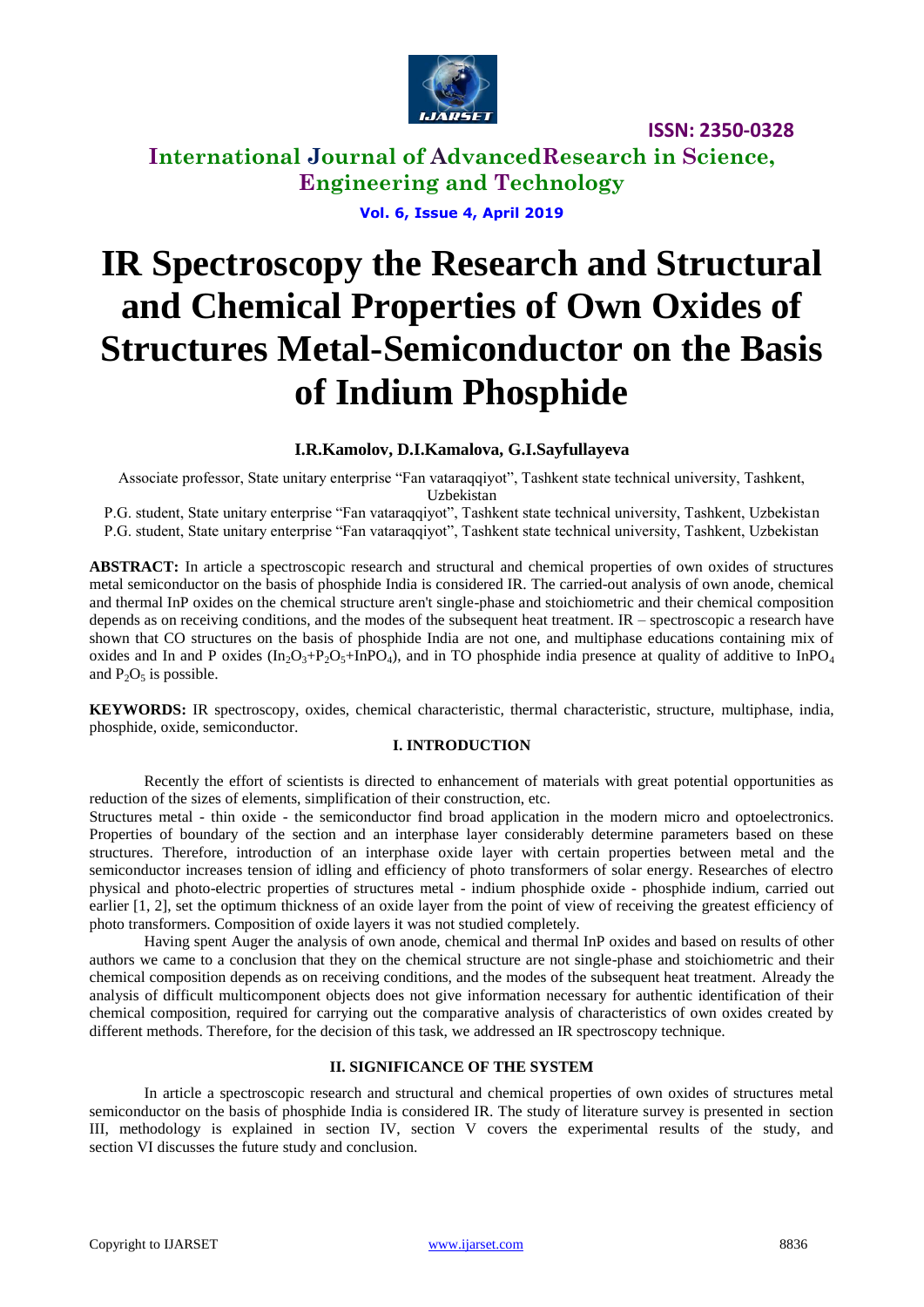

**ISSN: 2350-0328**

### **International Journal of AdvancedResearch in Science, Engineering and Technology**

#### **Vol. 6, Issue 4, April 2019**

#### **III. LITERATURE SURVEY**

Metal semiconductor on the basis of InP operations [1, 2] which on the example of thermal oxides showed prospects and effectiveness of use of this technique in case of a study of such objects are devoted to a research of ranges of IR absorption of own oxides of structures. As a research the own oxides (OO) of structures metal semiconductor based on InP created by anode, chemical and thermal oxidation were used.

#### **IV. METHODOLOGY**

Anodizing was carried out in water solution of citrate of ammonium in the potentiostaticmode (U=100 V), for chemical oxidation of structures metal - the semiconductor on the basis of InP were used the concentrated nitric acid  $(T=80 \text{ K}, t=15 \text{ min})$  and thermal oxidation was carried out in a flow of the wet oxygen  $(T=723 \text{ K}, t=30 \text{ min})$ . The role of a metal covering was defined from comparing IR – ranges of the structures, which are not containing on the surface of oxide of a film of Au or Al. Metals were applied with method of thermal pulverization.

Ranges registered on two-ray IR a spectrometer (IRS-29) by the method described in [3] and to the main on measurement of intensity of the IR reflection absorption, which repeatedly passed through structure of R, polarized radiation in case of oblique angles of appropriateInP. The choice of this method is based that it allows in the same conditions to take measurements of structures with a metal covering and without it and increases contrast range of the measured ranges. It is reached due to reduction of losses in case of reflection on section boundary air – metal semiconductor and increases in an effective thickness of the measured oxide layers. In case of the specified mode of measurement it is possible to register also absorption bands on surface statuses of a film which frequencies are close to frequencies of longitudinal optical modes which intensity can be higher than at cross modes of  $I \approx Sin/(Kd)^2$  where film d thickness, K wave vector.

#### **V. EXPERIMENTAL RESULTS**

For separation in absorption of a contribution only from controlled layers of own oxides the reversal spectrum of a substrate of compositions based on InP written in the same conditions was subtracted from the measured absorption spectra. The carried-out comparing of the modes of one-fold and repeated reflection absorption showed that in the latter case the intensity of all bands increases linearly. Such situation confirms legitimacy of use for increase in contrast range of ranges of a technique of repeated passage, allowing to increase thereby the accuracy of identification of absorption bands of oxides of compositions on the basis of InP which are shown on ranges in the form of steps and to facilitate expansion of difficult ranges on Gaussian components.

In a figure 1 are provided IR absorption spectra of structures of the own oxide (OO) of structures metal semiconductor based on InP created in different conditions. It is visible that in the spectral range of 1400-800 sm<sup>-1</sup> the given ranges represent broadband with structure in which it is possible to select characteristic absorption bands in case of 940, 1010, 1090, 1190, 1150 and 1220 sm<sup>-1</sup>. If to consider that for this connections characteristic absorption bands in case of 940 sm<sup>-1</sup>, 1090 sm<sup>-1</sup>, 1140 sm<sup>-1</sup> (InPO<sub>4</sub>), 1220, 1150, 1015 sm<sup>-1</sup> (P<sub>2</sub>O<sub>5</sub>) and 1090 sm<sup>-1</sup>, 1050 sm<sup>-1</sup> (In<sub>2</sub>O<sub>3</sub>), then we will set that all absorption bands stated above selected on the experimental IR spectrums - absorption (CO) structures metal semiconductor on the basis of InP though is watched in reference ranges, but there is no complete compliance of the experimental IR spectrums with one of reference ranges separately. Based on it we will conclude that OO of structures metal semiconductor based on InP are not one, and multiphase educations comprising a compound of oxides and In and oxides  $P(\text{In}_2\text{O}_3+\text{P}_2\text{O}_5+\text{InPO}_4)$ . And the percentage of separate components in CO of structures metal semiconductor on the basis of InP, apparently on difference in intensity of separate bands, is not constant and depends on many factors including from a method of formation of own oxides. For the thermal oxide (TO) of structures metal semiconductor on the basis of InP which are grown up in an oxygen flow comparison of the experimental and reference IR ranges convincingly demonstrates that the dominating phase in such CO are structures InPO metal semiconductor two well separated series of bands, approximately equal on intensity, in case of 940 and 1085 sm<sup>-1</sup> are characteristic. Thermal oxides of structures metal semiconductor based on InP in case of  $T>400^{\circ}$ C represent structures InPO<sub>4</sub> metal semiconductor with the component.